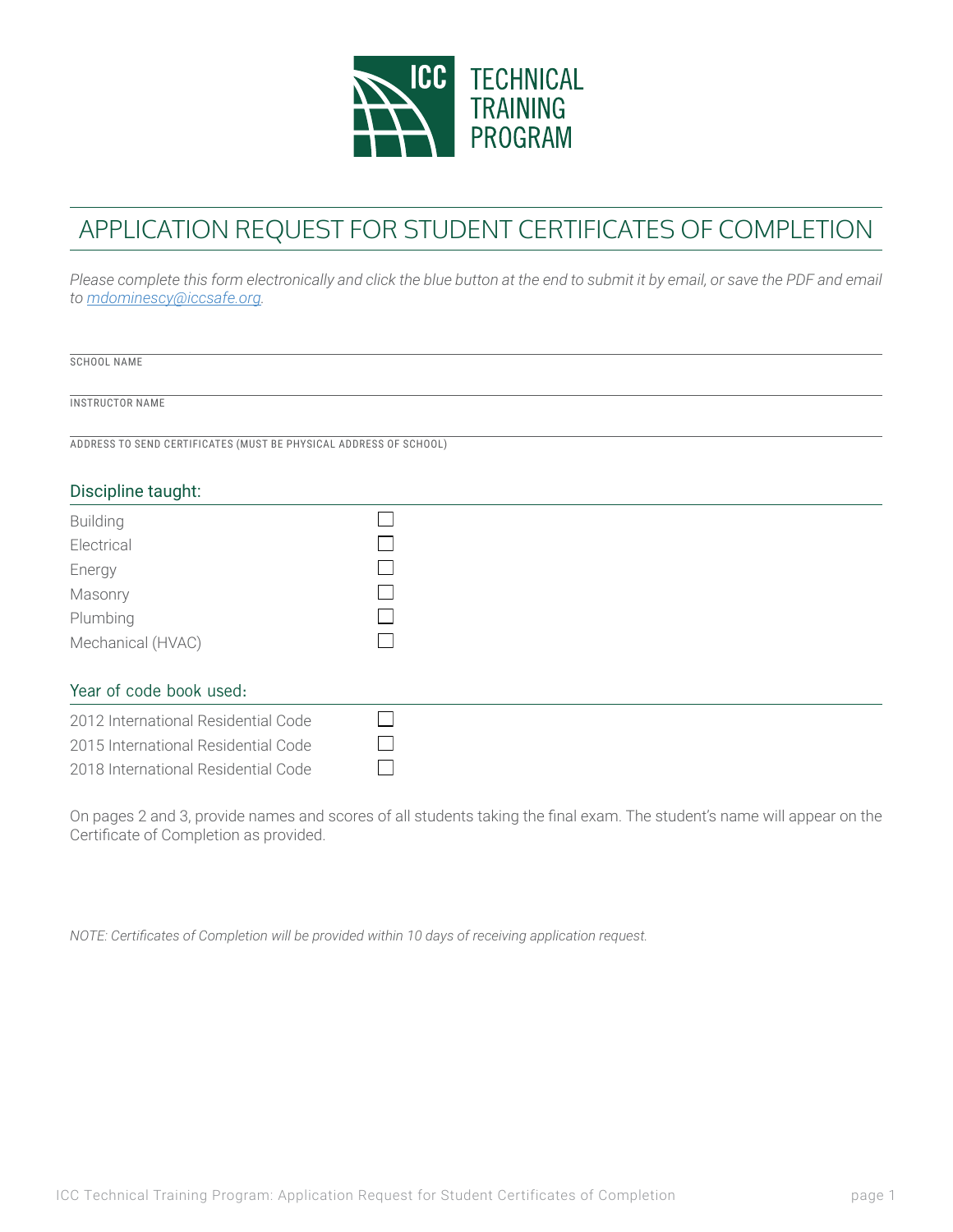| STUDENT NAME        | <b>DISCIPLINE TESTED</b> | SCORE |
|---------------------|--------------------------|-------|
| STUDENT NAME        | <b>DISCIPLINE TESTED</b> | SCORE |
| STUDENT NAME        | <b>DISCIPLINE TESTED</b> | SCORE |
| <b>STUDENT NAME</b> | <b>DISCIPLINE TESTED</b> | SCORE |
| STUDENT NAME        | DISCIPLINE TESTED        | SCORE |
| STUDENT NAME        | <b>DISCIPLINE TESTED</b> | SCORE |
| STUDENT NAME        | <b>DISCIPLINE TESTED</b> | SCORE |
| STUDENT NAME        | <b>DISCIPLINE TESTED</b> | SCORE |
| STUDENT NAME        | DISCIPLINE TESTED        | SCORE |
| STUDENT NAME        | <b>DISCIPLINE TESTED</b> | SCORE |
| STUDENT NAME        | <b>DISCIPLINE TESTED</b> | SCORE |
| STUDENT NAME        | DISCIPLINE TESTED        | SCORE |
| STUDENT NAME        | <b>DISCIPLINE TESTED</b> | SCORE |
| STUDENT NAME        | DISCIPLINE TESTED        | SCORE |
| STUDENT NAME        | DISCIPLINE TESTED        | SCORE |
| STUDENT NAME        | <b>DISCIPLINE TESTED</b> | SCORE |
| STUDENT NAME        | <b>DISCIPLINE TESTED</b> | SCORE |
| STUDENT NAME        | DISCIPLINE TESTED        | SCORE |
| STUDENT NAME        | <b>DISCIPLINE TESTED</b> | SCORE |
| <b>STUDENT NAME</b> | <b>DISCIPLINE TESTED</b> | SCORE |
| STUDENT NAME        | DISCIPLINE TESTED        | SCORE |

ICC Technical Training Program: Application Request for Student Certificates of Completion page 2